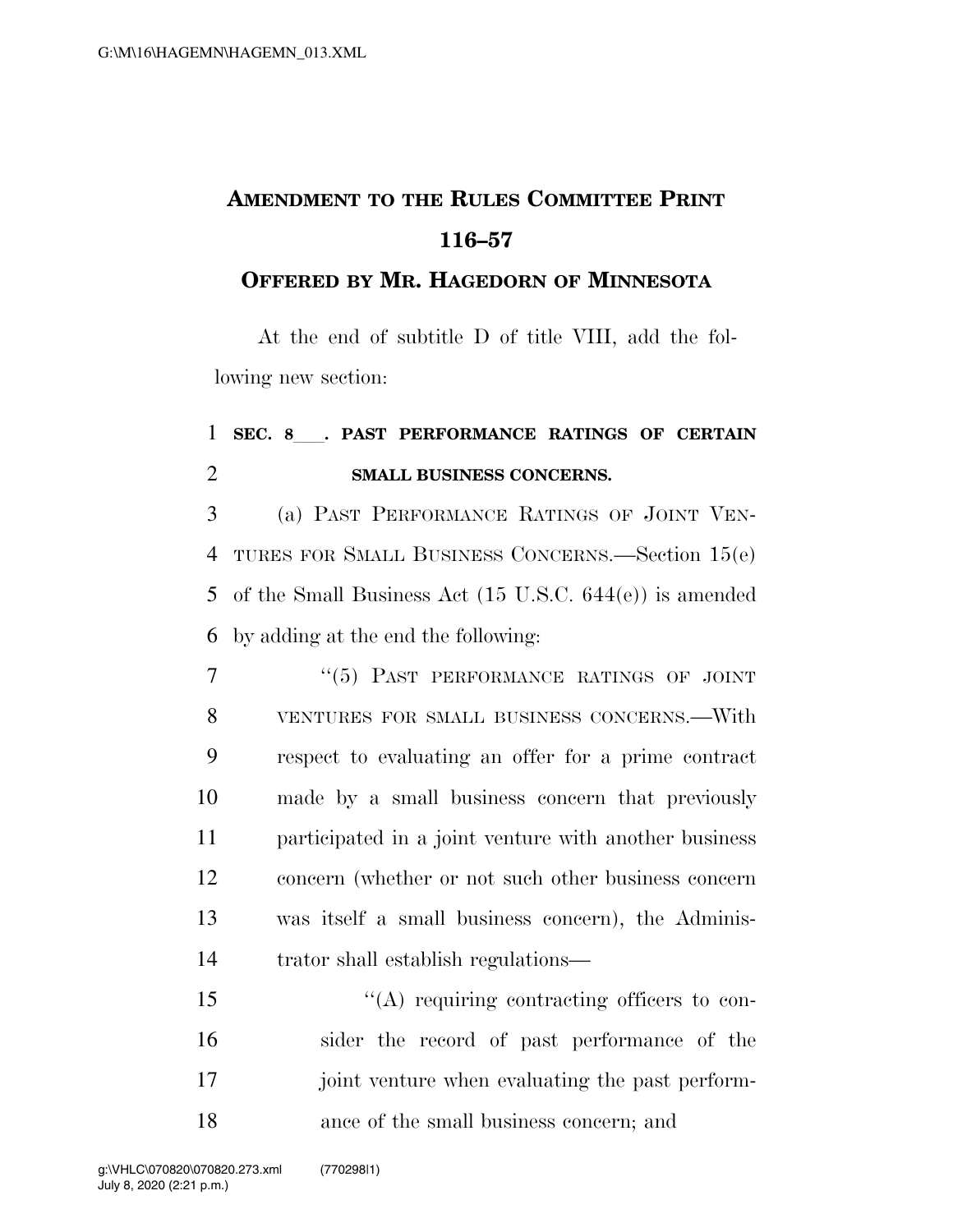| $\mathbf{1}$   | $\lq\lq$ requiring the small business concern                         |
|----------------|-----------------------------------------------------------------------|
| $\overline{2}$ | to inform the contracting officer what duties                         |
| 3              | and responsibilities the small business concern                       |
| $\overline{4}$ | carried out as part of the joint venture.".                           |
| 5              | (b) PAST PERFORMANCE RATINGS OF FIRST-TIER                            |
| 6              | SMALL BUSINESS SUBCONTRACTORS.—Section 8(d)(17)                       |
| 7              | of the Small Business Act $(15 \text{ U.S.C. } 637(\text{d})(17))$ is |
| 8              | amended to read as follows:                                           |
| 9              | "(17) PAST PERFORMANCE RATINGS FOR CER-                               |
| 10             | TAIN SMALL BUSINESS SUBCONTRACTORS.-                                  |
| 11             | "(A) IN GENERAL.—Upon request by a                                    |
| 12             | small business concern that performed as a first                      |
| 13             | tier subcontractor on a covered contract (as de-                      |
| 14             | fined in paragraph $13(A)$ that is submitting an                      |
| 15             | offer for a solicitation, the prime contractor for                    |
| 16             | such covered contract shall submit to the con-                        |
| 17             | tracting agency issuing the solicitation or to                        |
| 18             | such small business concern a record of past                          |
| 19             | performance for such small business concern                           |
| 20             | with respect to such covered contract.                                |
| 21             | "(B) CONSIDERATION.—A contracting offi-                               |
| 22             | cer shall consider the record of past perform-                        |
| 23             | ance of a small business concern provided under                       |
| 24             | subparagraph (A) when evaluating an offer for                         |

July 8, 2020 (2:21 p.m.) g:\VHLC\070820\070820.273.xml (770298|1)